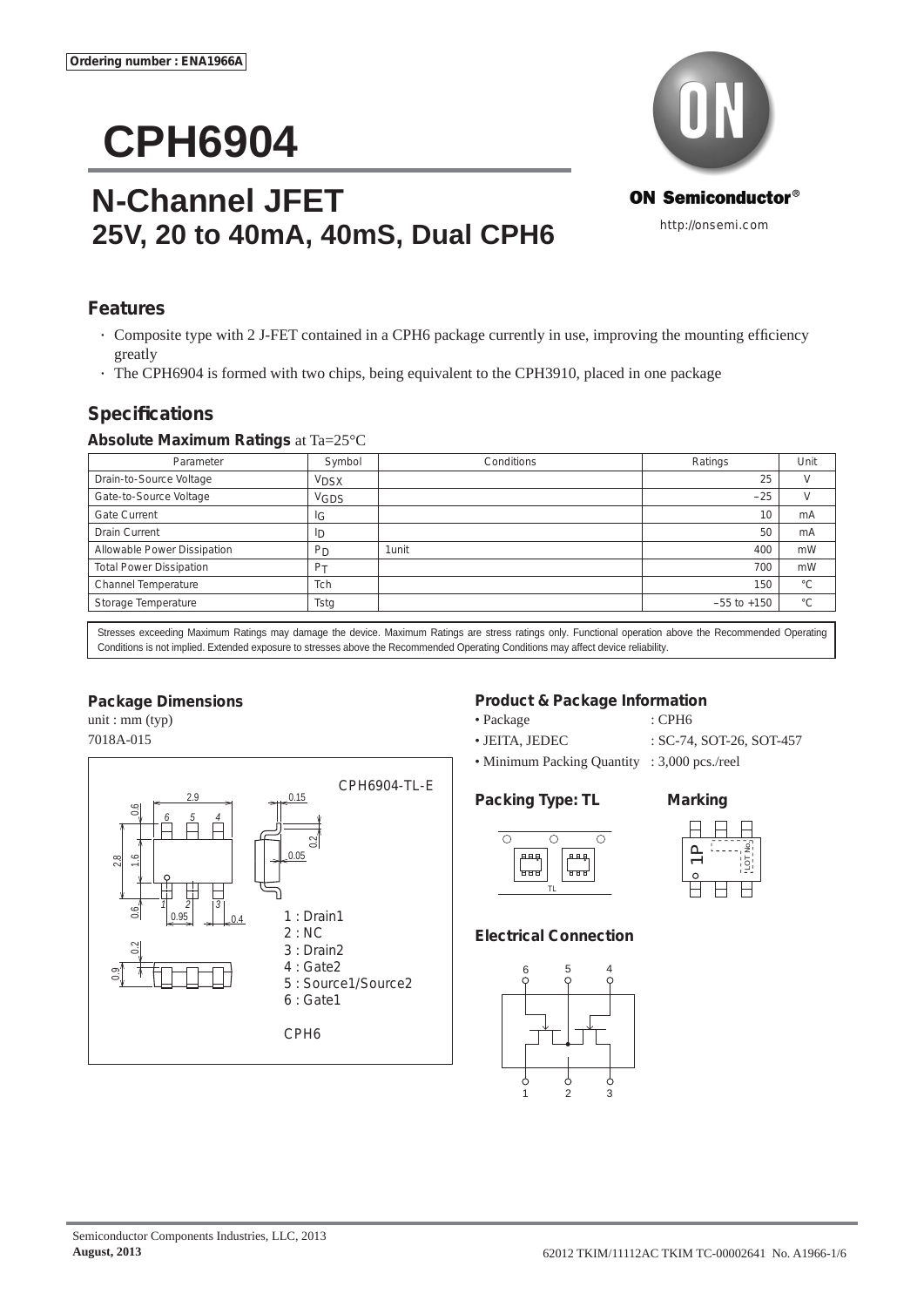#### **Electrical Characteristics** at Ta=25°C

| Parameter                       | Symbol      | Conditions                                            | Ratings |        |        | Unit |
|---------------------------------|-------------|-------------------------------------------------------|---------|--------|--------|------|
|                                 |             |                                                       | min     | typ    | max    |      |
| Gate-to-Drain Breakdown Voltage | V(BR)GDS    | $1G = -10\mu A$ , $VDS = 0V$                          | $-25$   |        |        | V    |
| Gate-to-Source Leakage Current  | <b>IGSS</b> | $V$ <sub>GS</sub> = $-10V$ , $V$ <sub>DS</sub> = $0V$ |         |        | $-1.0$ | nA   |
| <b>Cutoff Voltage</b>           | VGS(off)    | $VDS=5V$ , $I_D=100\mu A$                             | $-0.6$  | $-1.2$ | $-1.8$ | V    |
| <b>Drain Current</b>            | <b>IDSS</b> | $VDS=5V, VGS=0V$                                      | 20.0    |        | 40.0   | mA   |
| Forward Transfer Admittance     | yfs         | $VDS=5V$ , $VGS=0V$ , $f=1kHz$                        | 30      | 40     |        | mS   |
| Input Capacitance               | Ciss        |                                                       |         | 6.0    |        | pF   |
| Reverse Transfer Capacitance    | Crss        | $VDS=5V$ , $VGS=0V$ , $f=1MHz$                        |         | 2.3    |        | pF   |
| Noise Figure                    | <b>NF</b>   | $V_{DS} = 5V$ , $V_{GS} = 0V$ , f=100MHz              |         | 2.1    | 2.8    | dB   |

The specifications shown above are for each individual J-FET.

#### **Ordering Information**

| Jevice |      |  | memo                        |  |
|--------|------|--|-----------------------------|--|
|        | CPH6 |  | nh<br>$\sim$<br>FIEE<br>'N. |  |

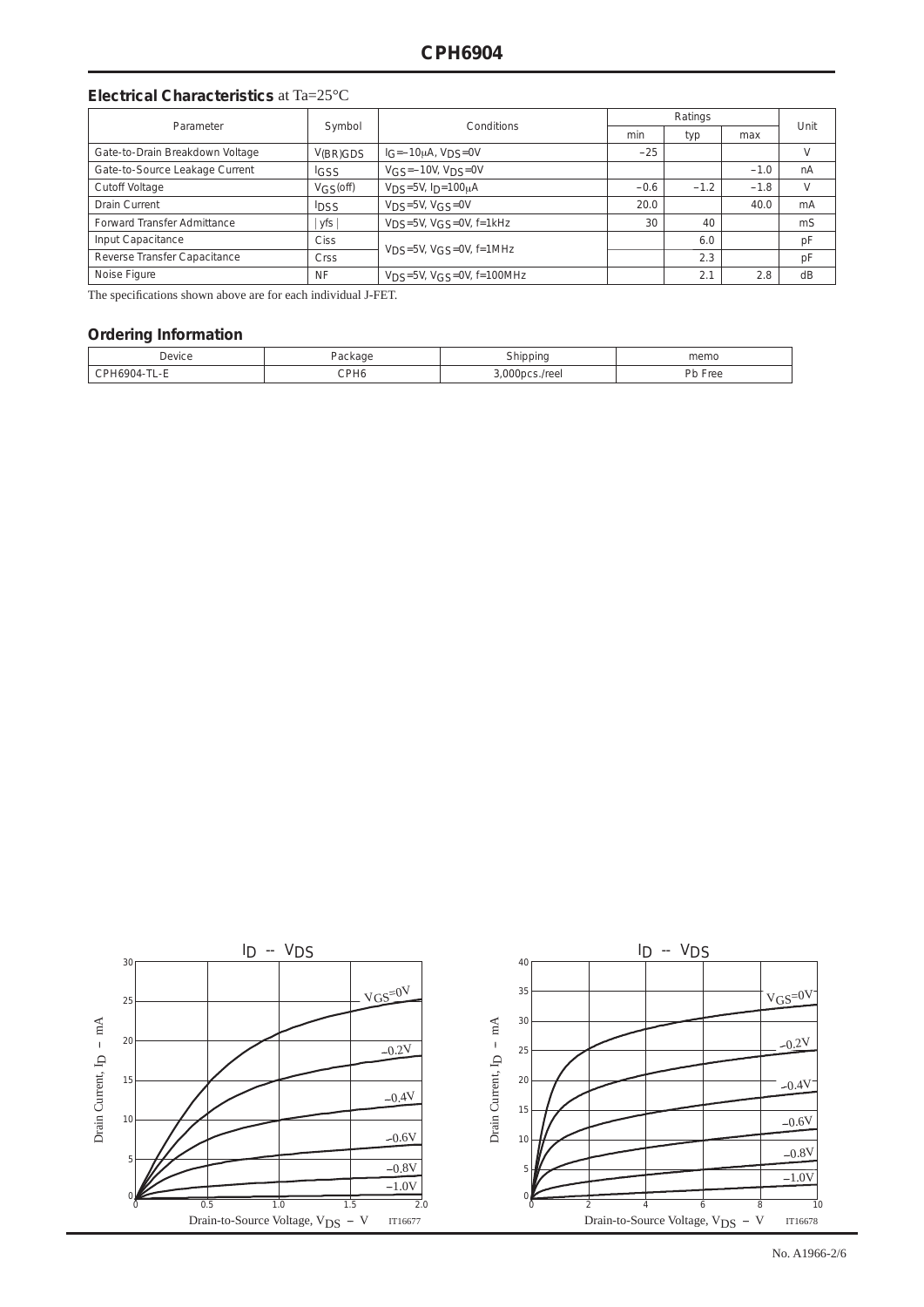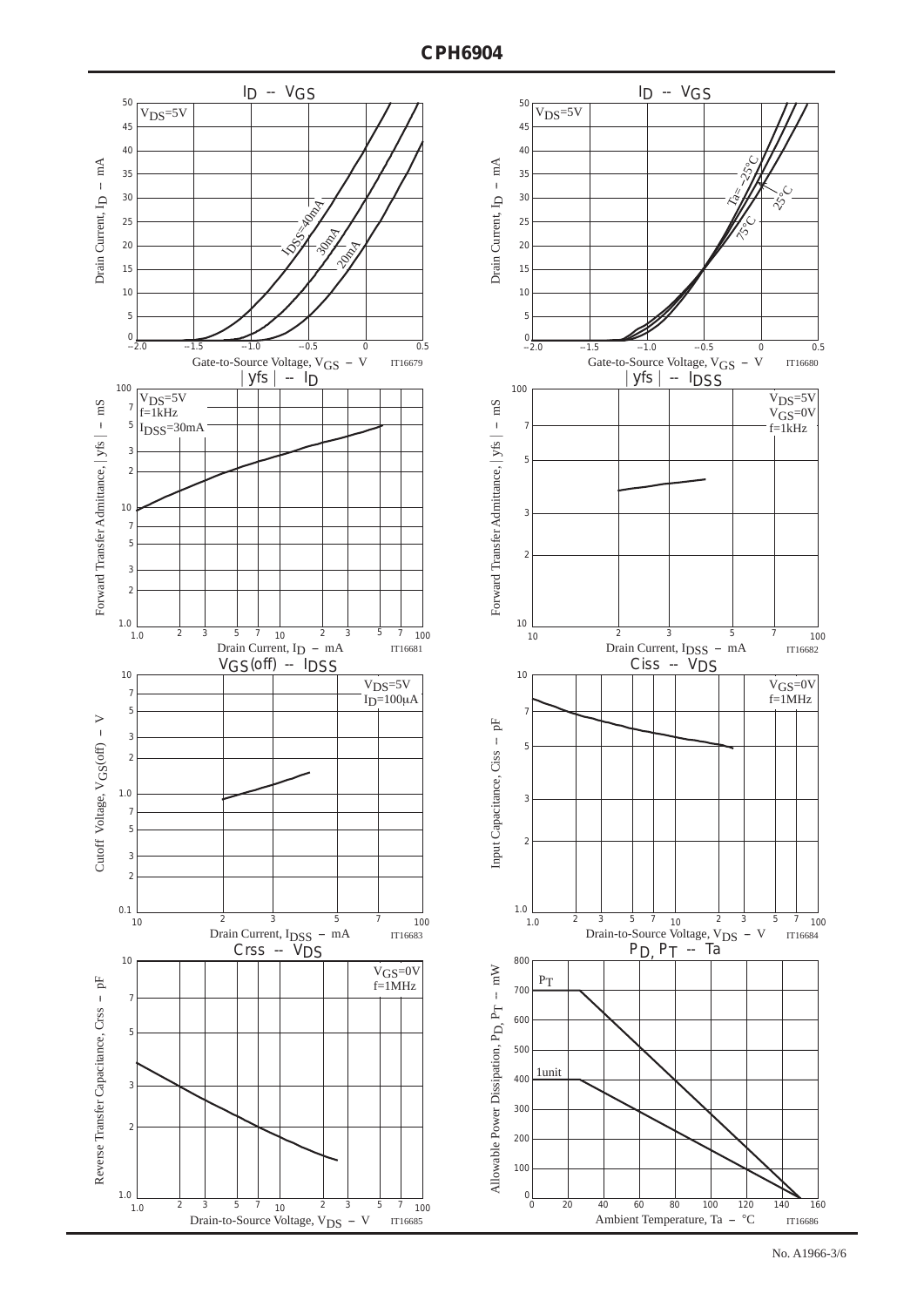### **Embossed Taping Specifi cation** CPH6904-TL-E

1. Packing Format

| Package Name                                   | Carrier Tape                          |                   | Maximum Number of         |                                                                                                          |                                                                                                                                                                                                                                        | Packing                                                                                     | format                                                                                                                                                                                                                                                    |
|------------------------------------------------|---------------------------------------|-------------------|---------------------------|----------------------------------------------------------------------------------------------------------|----------------------------------------------------------------------------------------------------------------------------------------------------------------------------------------------------------------------------------------|---------------------------------------------------------------------------------------------|-----------------------------------------------------------------------------------------------------------------------------------------------------------------------------------------------------------------------------------------------------------|
|                                                |                                       |                   | devices contained (pcs)   |                                                                                                          | $Inner BOX (C-1)$                                                                                                                                                                                                                      |                                                                                             |                                                                                                                                                                                                                                                           |
|                                                | Type                                  | Reel              |                           | Inner box   Outer box                                                                                    |                                                                                                                                                                                                                                        |                                                                                             | Outer BOX (A-7)                                                                                                                                                                                                                                           |
| CPH6                                           | <b>CPH6</b>                           |                   | 3,000115,0001             | 90,000                                                                                                   | 5 reels contained                                                                                                                                                                                                                      |                                                                                             | 6 inner boxes contained                                                                                                                                                                                                                                   |
|                                                |                                       |                   |                           |                                                                                                          | Dimensions: mm (external)                                                                                                                                                                                                              |                                                                                             | Dimensions; mm (external)                                                                                                                                                                                                                                 |
|                                                |                                       |                   |                           |                                                                                                          | $183\times72\times185$                                                                                                                                                                                                                 |                                                                                             | $440 \times 195 \times 210$                                                                                                                                                                                                                               |
| Reel label, Inner box label<br>Quier box label |                                       |                   |                           |                                                                                                          |                                                                                                                                                                                                                                        |                                                                                             |                                                                                                                                                                                                                                                           |
| Packing method                                 |                                       |                   |                           |                                                                                                          | (u n i t : mm)                                                                                                                                                                                                                         |                                                                                             | It is a label at the time of factory shipments,<br>The form of a label may change in physical<br>distribution process.                                                                                                                                    |
|                                                |                                       |                   |                           |                                                                                                          | 69                                                                                                                                                                                                                                     |                                                                                             | 108                                                                                                                                                                                                                                                       |
|                                                | Type No.<br>LOT No.<br>Origin<br>Reel | Quantity<br>label | $\Rightarrow$<br>NOTE (1) | <b>PITYPE 000000000</b><br>(Q) QTY<br>(2) SPECIAL<br>HIMMUHUMUHUMUHUM<br>Label<br>LEAD FREE<br>LEAD FREE | THE SET INTO THE REGION TO THE UNITED STATES OF A SET OF A SET OF A SET OF A SET OF A SET OF A SET OF A<br>U QTY O, OOO <sup>{D</sup> ERAD FREE *<br>ASSEMBLY: **** (DIFFUSION: **** )<br>treatment of the terminal is lead free.<br>₹ | m<br>$\rightarrow$<br>$\circ$<br>$\infty$<br>JEITA Phase<br>JEITA Phase 3A<br>JEITA Phase 3 | HEILININ HAHEILI<br>TYPE CODE<br>*00000000000000*<br>TYPE<br>aaaaao<br>QTY<br>$0.000$ PCS LEAD FREE #<br>LOT<br>xxx<br>PACKAGE<br>XXX<br>SPECIAL<br>*Z0722005310C*<br>ASSEMBLY:****(DIFFUSION:****)<br>The LEAD FREE & description shows that the surface |

2. Taping configuration

2-1. Carrier tape size (unit:mm)



Those with pin  $\uparrow$  index on the feed hole side...... $TL$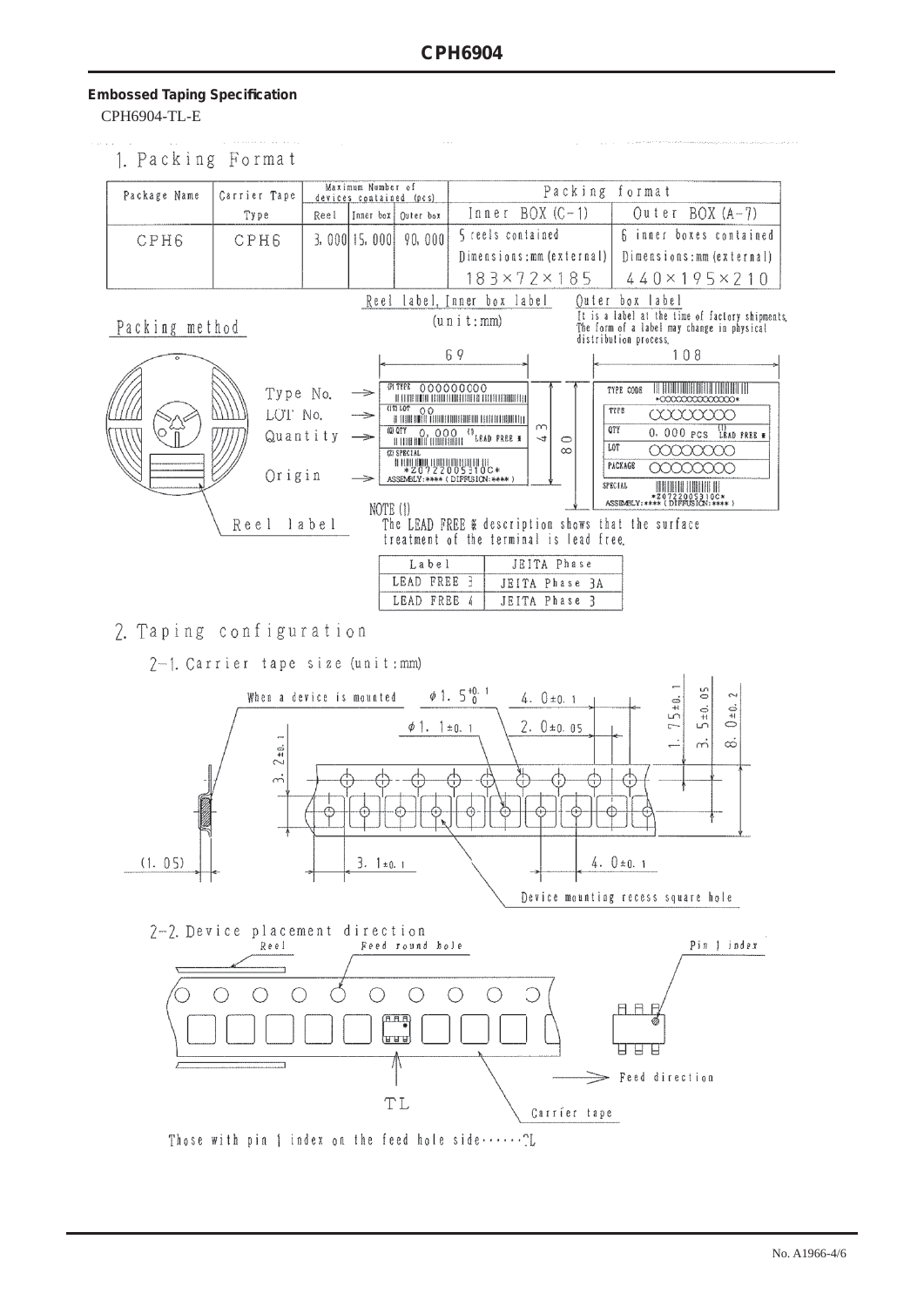# CPH6904-TL-E



## **Outline Drawing Community Community Community Community Community Community Community Community Community Community**